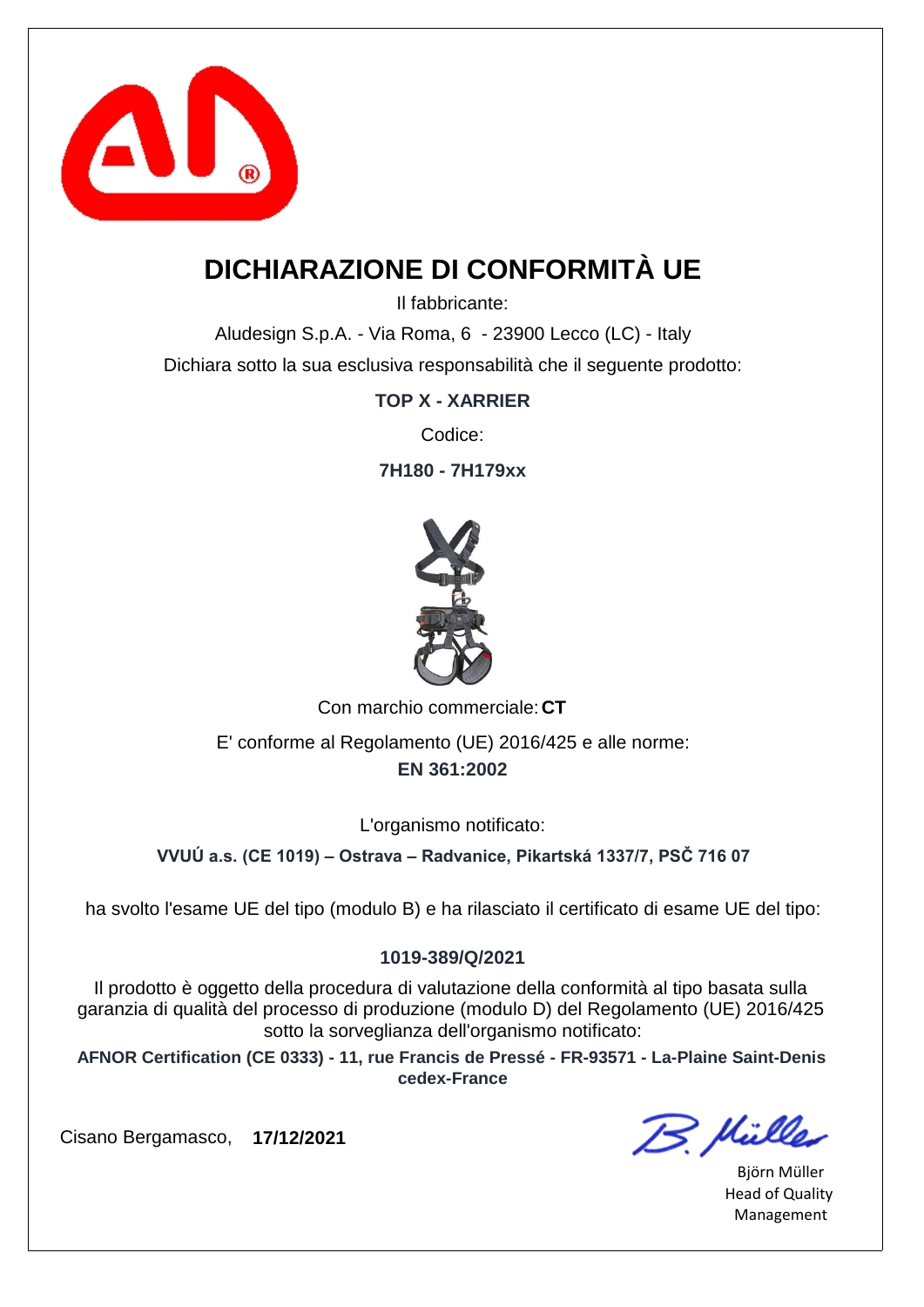

## **DÉCLARATION UE DE CONFORMITÉ**

Le fabricant :

Aludesign S.p.A. - Via Roma, 6 - 23900 Lecco (LC) - Italy Déclare sous sa seule responsabilité que le produit suivant:

**TOP X - XARRIER**

Référence :

**7H180 - 7H179xx**



Avec le marque commerciale : CT

**EN 361:2002** Est conforme aux Règlement (UE) 2016/425 et aux normes :

L'organisme notifié :

**VVUÚ a.s. (CE 1019) – Ostrava – Radvanice, Pikartská 1337/7, PSČ 716 07**

a effectué l'examen UE de type (module B) et a délivré l'attestation d'examen UE de type :

### **1019-389/Q/2021**

Le produit est soumis à la procédure d'évaluation de la conformité au type basée sur l'assurance de la qualité du processus de production (module D) du Règlement (UE) 2016/425 sous la supervision de l'organisme notifié :

**AFNOR Certification (CE 0333) - 11, rue Francis de Pressé - FR-93571 - La-Plaine Saint-Denis cedex-France**

Cisano Bergamasco, **17/12/2021**

B. Hülles

Björn Müller Head of Quality Management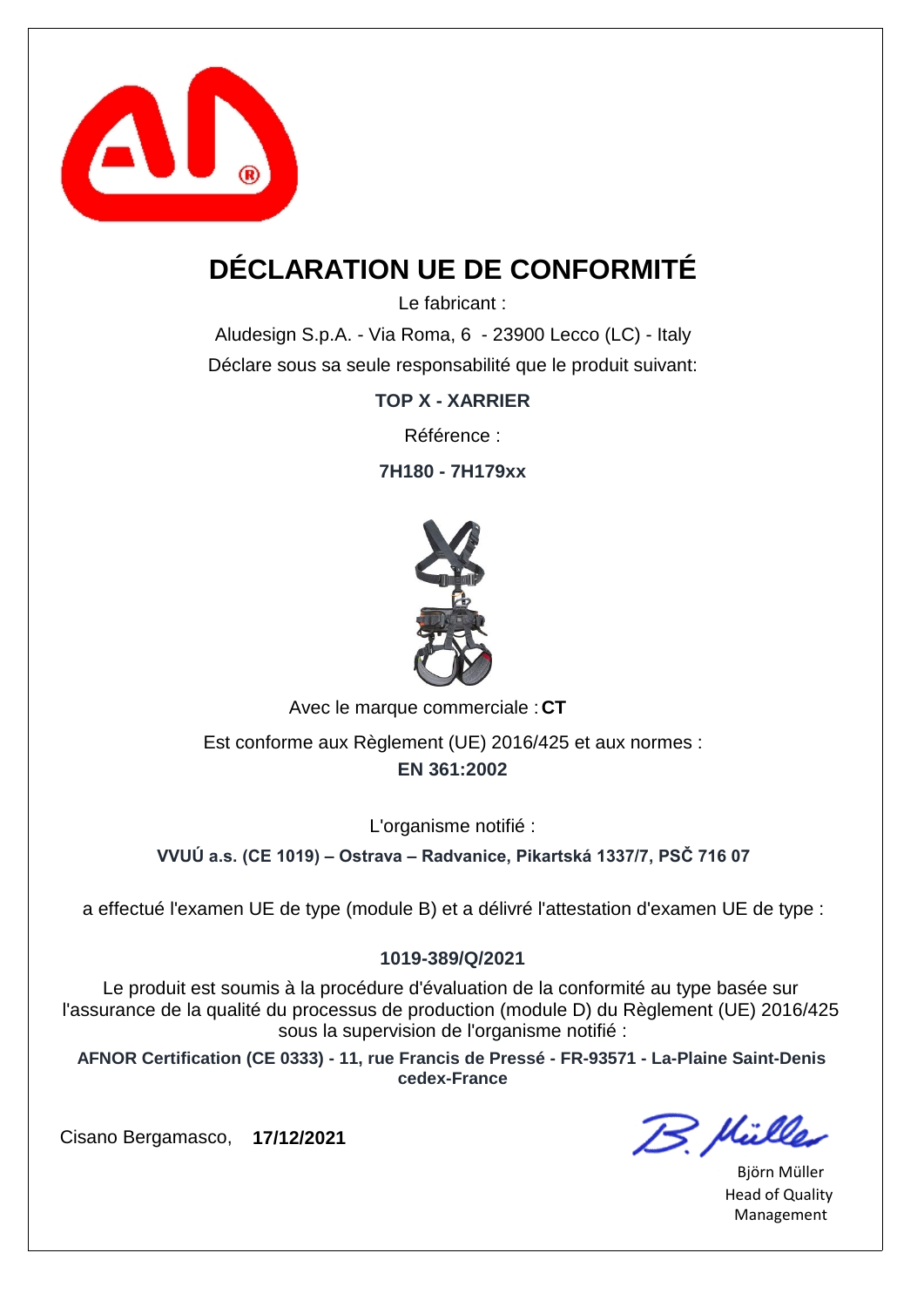

### **EU DECLARATION OF CONFORMITY**

The manufacturer:

Aludesign S.p.A. - Via Roma, 6 - 23900 Lecco (LC) - Italy Declares under its sole responsibility that the following product:

**TOP X - XARRIER**

Code:

**7H180 - 7H179xx**



With the trade mark: CT

**EN 361:2002** Complies with the Regulation (EU) 2016/425 and with the standards:

The notified body:

**VVUÚ a.s. (CE 1019) – Ostrava – Radvanice, Pikartská 1337/7, PSČ 716 07**

carried out the EU type examination (module B) and issued the EU type examination certificate:

### **1019-389/Q/2021**

The product is subject to the conformity assessment procedure based on the quality assurance of the production process (module D) of Regulation (EU) 2016/425 under the supervision of the notified body:

**AFNOR Certification (CE 0333) - 11, rue Francis de Pressé - FR-93571 - La-Plaine Saint-Denis cedex-France**

B. Mülles

Björn Müller Head of Quality Management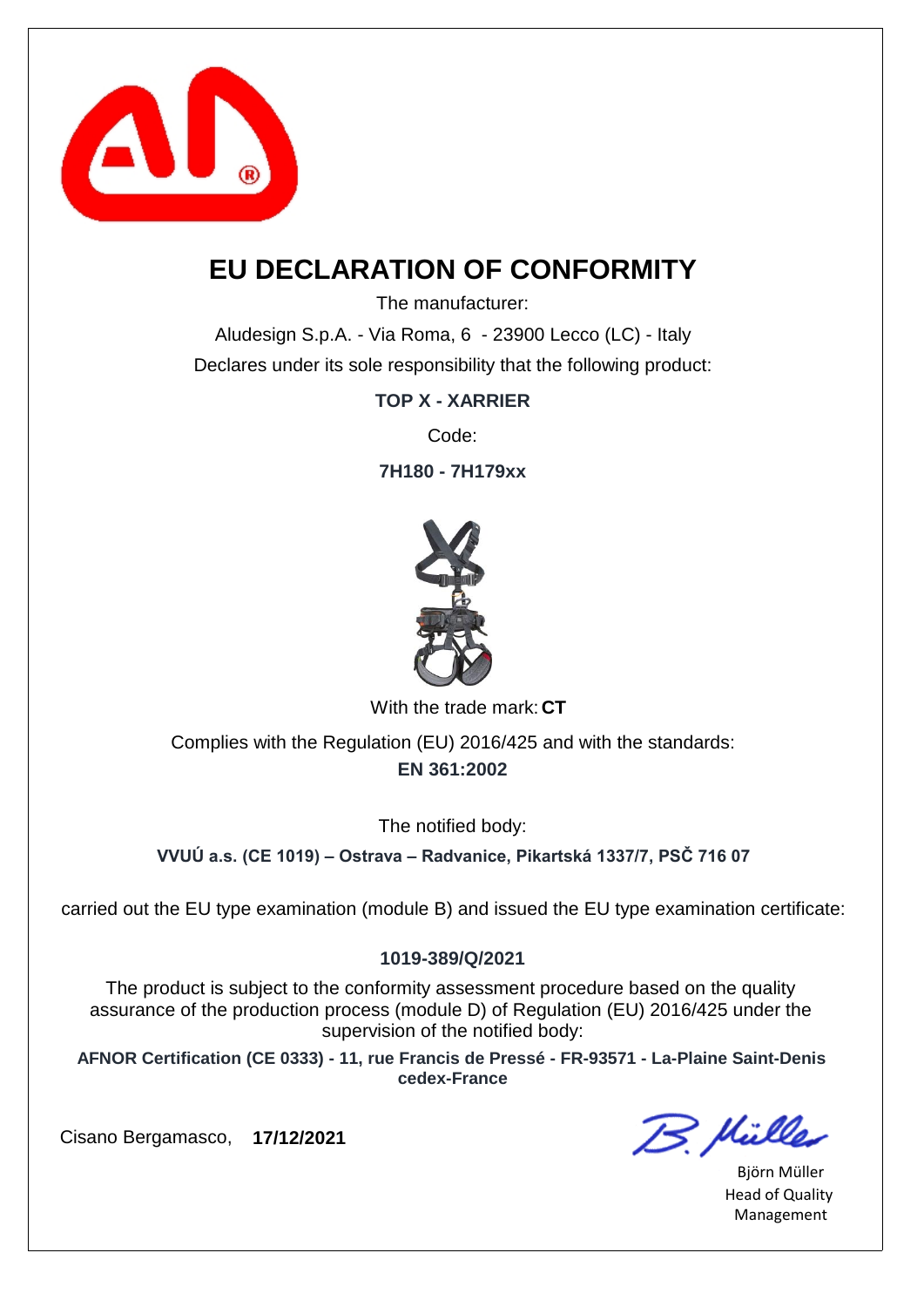

# **EU-KONFORMITÄTSERKLÄRUNG**

Der Hersteller:

Aludesign S.p.A. - Via Roma, 6 - 23900 Lecco (LC) - Italy Erklärt in alleiniger Verantwortung, dass folgendes Produkt:

**TOP X - XARRIER**

Referenz:

**7H180 - 7H179xx**



Mit der Handelsmarke: CT

**EN 361:2002** entspricht der Verordnung (EU) 2016/425 und den Standards:

Die benannte Stelle:

**VVUÚ a.s. (CE 1019) – Ostrava – Radvanice, Pikartská 1337/7, PSČ 716 07**

hat die EU-Baumusterprüfung (Modul B) durchgeführt und hat die EU-Baumusterprüfbescheinigung ausgestellt:

### **1019-389/Q/2021**

Das Produkt wird dem Bewertungsverfahren hinsichtlich der Konformität mit dem Baumuster auf der Grundlage einer Qualitätssicherung bezogen auf den Produktionsprozess der Verordnung (EU) 2016/425 (Modul D) unter der Aufsicht der benannten Stelle:

**AFNOR Certification (CE 0333) - 11, rue Francis de Pressé - FR-93571 - La-Plaine Saint-Denis cedex-France**

B. Mülles

Björn Müller Head of Quality Management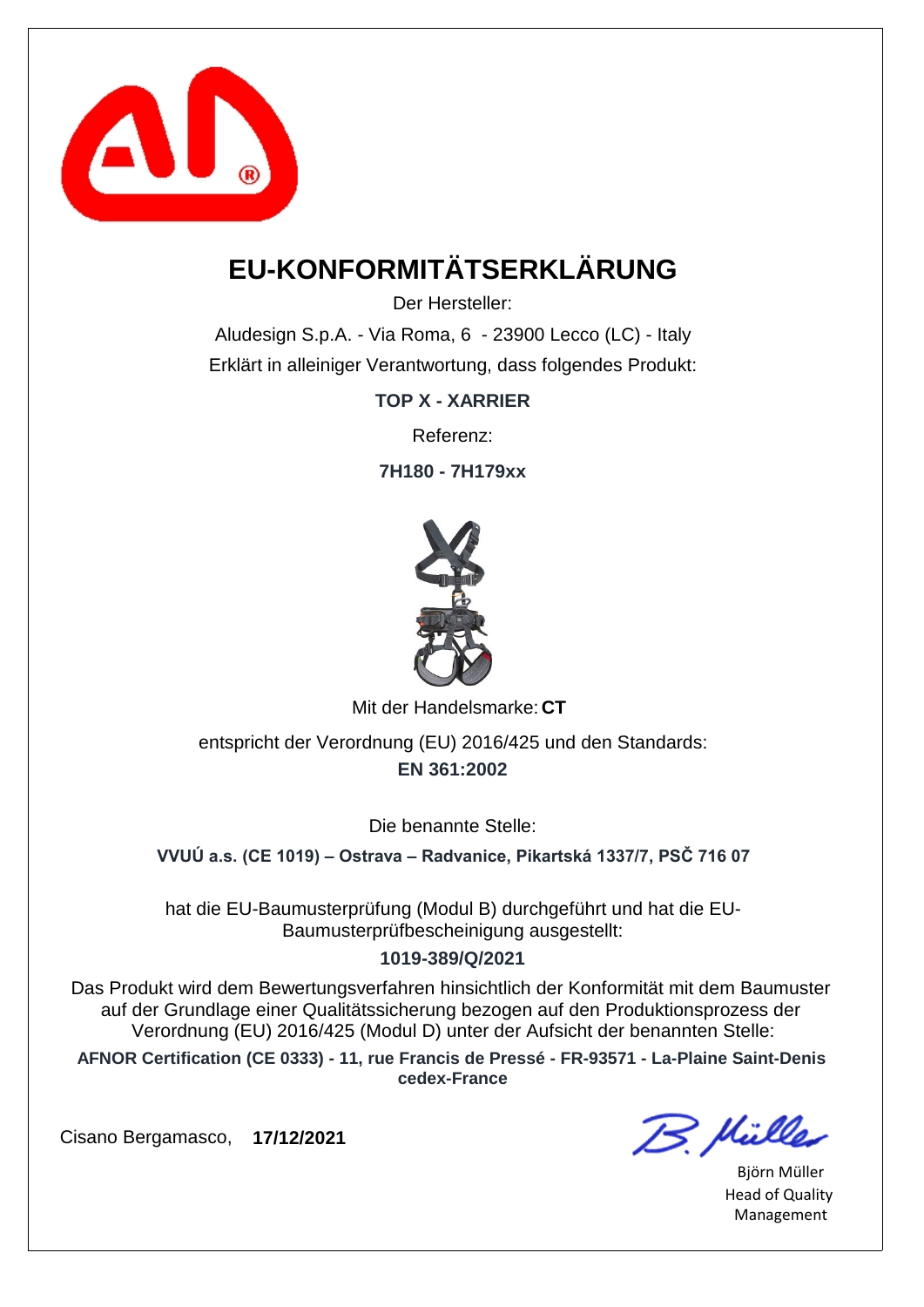

## **DECLARACIÓN DE CONFORMIDAD UE**

El fabricante:

Aludesign S.p.A. - Via Roma, 6 - 23900 Lecco (LC) - Italy Declara bajo su exclusiva responsabilidad que el siguiente producto

**TOP X - XARRIER**

Código:

**7H180 - 7H179xx**



Con marca comercial: CT

**EN 361:2002** Cumple con el Reglamento (UE) 2016/425 y las normas:

El organismo notificado:

**VVUÚ a.s. (CE 1019) – Ostrava – Radvanice, Pikartská 1337/7, PSČ 716 07**

Realizó el examen de tipo UE (módulo B) y emitió el certificado de examen de tipo UE:

### **1019-389/Q/2021**

El producto está sujeto al procedimiento de evaluación de conformidad basado en la garantía de calidad del proceso de producción (módulo D) del Reglamento (UE) 2016/425 bajo la supervisión del organismo notificado:

**AFNOR Certification (CE 0333) - 11, rue Francis de Pressé - FR-93571 - La-Plaine Saint-Denis cedex-France**

B. Mülles

Björn Müller Head of Quality Management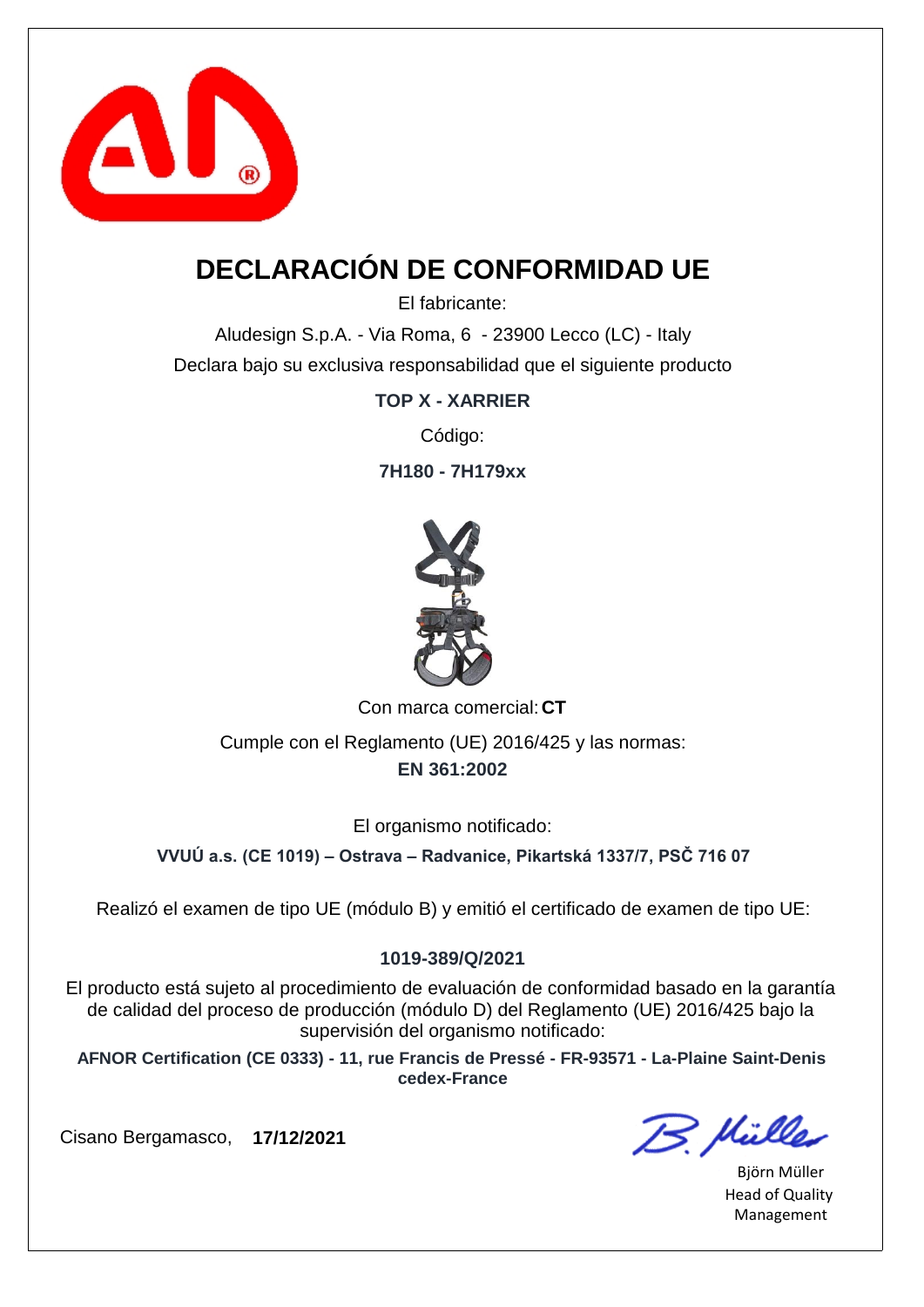

### **ЕС ДЕКЛАРАЦИЯ ЗА СЪОТВЕТСТВИЕ**

Производителят:

Aludesign S.p.A. - Via Roma, 6 - 23900 Lecco (LC) - Italy декларира на своя изключителна отговорност, че следният продукт:

**TOP X - XARRIER**

Код:

**7H180 - 7H179xx**



**CT** с търговска марка:

**EN 361:2002** съответства на изискванията на Регламент (ЕС) 2016/425 и на следните стандарти:

Нотифицираният орган:

**VVUÚ a.s. (CE 1019) – Ostrava – Radvanice, Pikartská 1337/7, PSČ 716 07**

е провел ЕС изследване на типа (модулB)и е издал сертификат за ЕС изследване на типа:

#### **1019-389/Q/2021**

Продуктът е предмет на процедура за оценка на съответствие на типа, базирана на гаранцията за качество на производствения процес (модулD) на Регламент (ЕС) 2016/425 под надзора на следния нотифициран орган:

**AFNOR Certification (CE 0333) - 11, rue Francis de Pressé - FR-93571 - La-Plaine Saint-Denis cedex-France**

B. Hülles

Björn Müller Head of Quality Management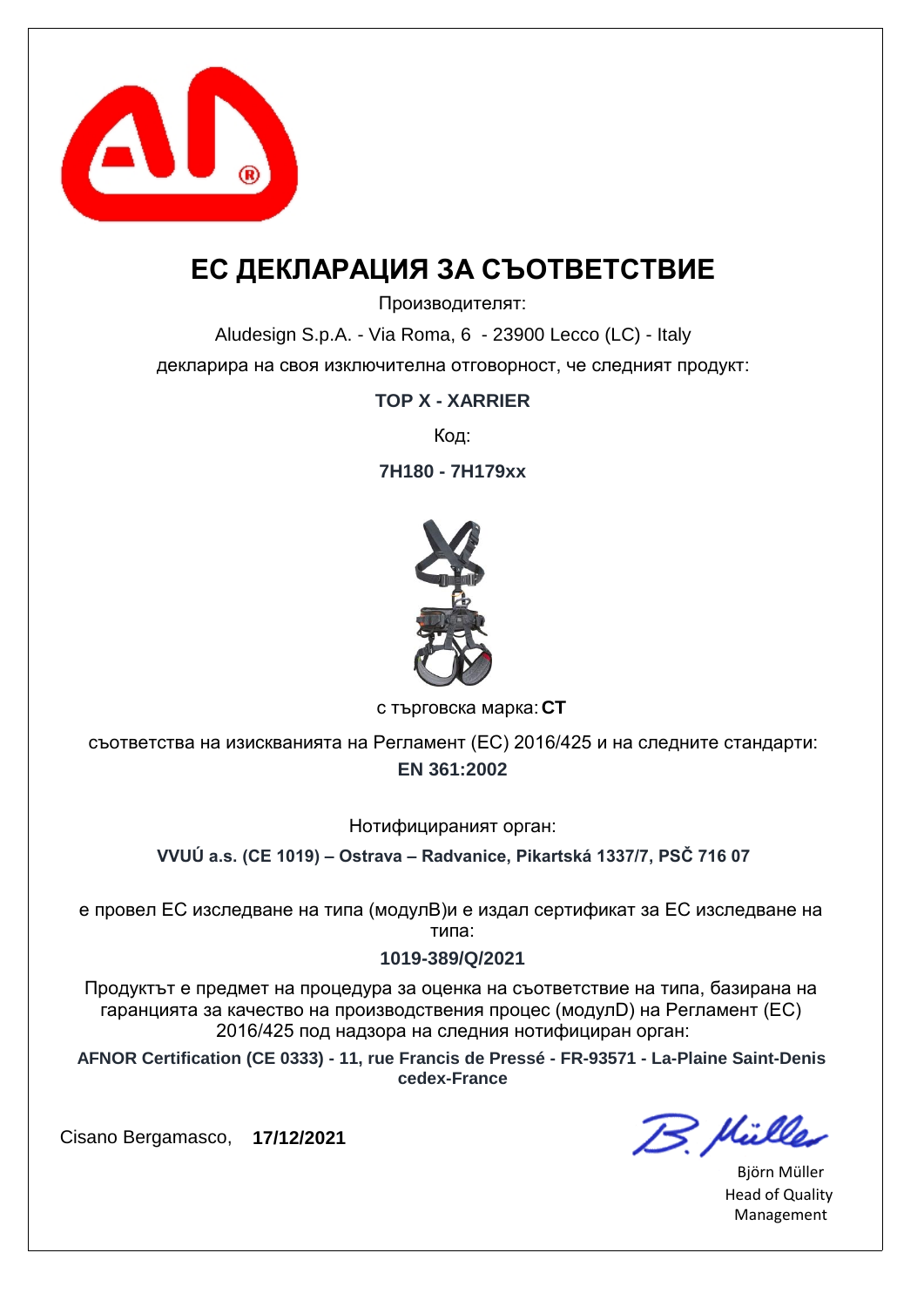

### **EU IZJAVA O SUKLADNOSTI**

Proizvođač:

Aludesign S.p.A. - Via Roma, 6 - 23900 Lecco (LC) - Italija izjavljuje pod punom odgovornošću da je sljedeći proizvod:

**TOP X - XARRIER**

oznaka:

**7H180 - 7H179xx**



robni žig: CT

**EN 361:2002** usklađen s uredbom (EU) 2016/425 i s normama:

Prijavljeno tijelo:

**VVUÚ a.s. (CE 1019) – Ostrava – Radvanice, Pikartská 1337/7, PSČ 716 07**

provelo je EU istraživanje tipa (modul B) i izdalo potvrdu o tipnom ispitivanju:

### **1019-389/Q/2021**

Proizvod je predmet procesa vrednovanja tipske sukladnosti temeljenog na osiguranju kvalitete proizvodnog procesa (modul D) prema uredbi EU 2016/425 pod nadzorom pri-javljenog tijela:

**AFNOR Certification (CE 0333) - 11, rue Francis de Pressé - FR-93571 - La-Plaine Saint-Denis cedex-France**

B. Müller

Björn Müller Head of Quality Management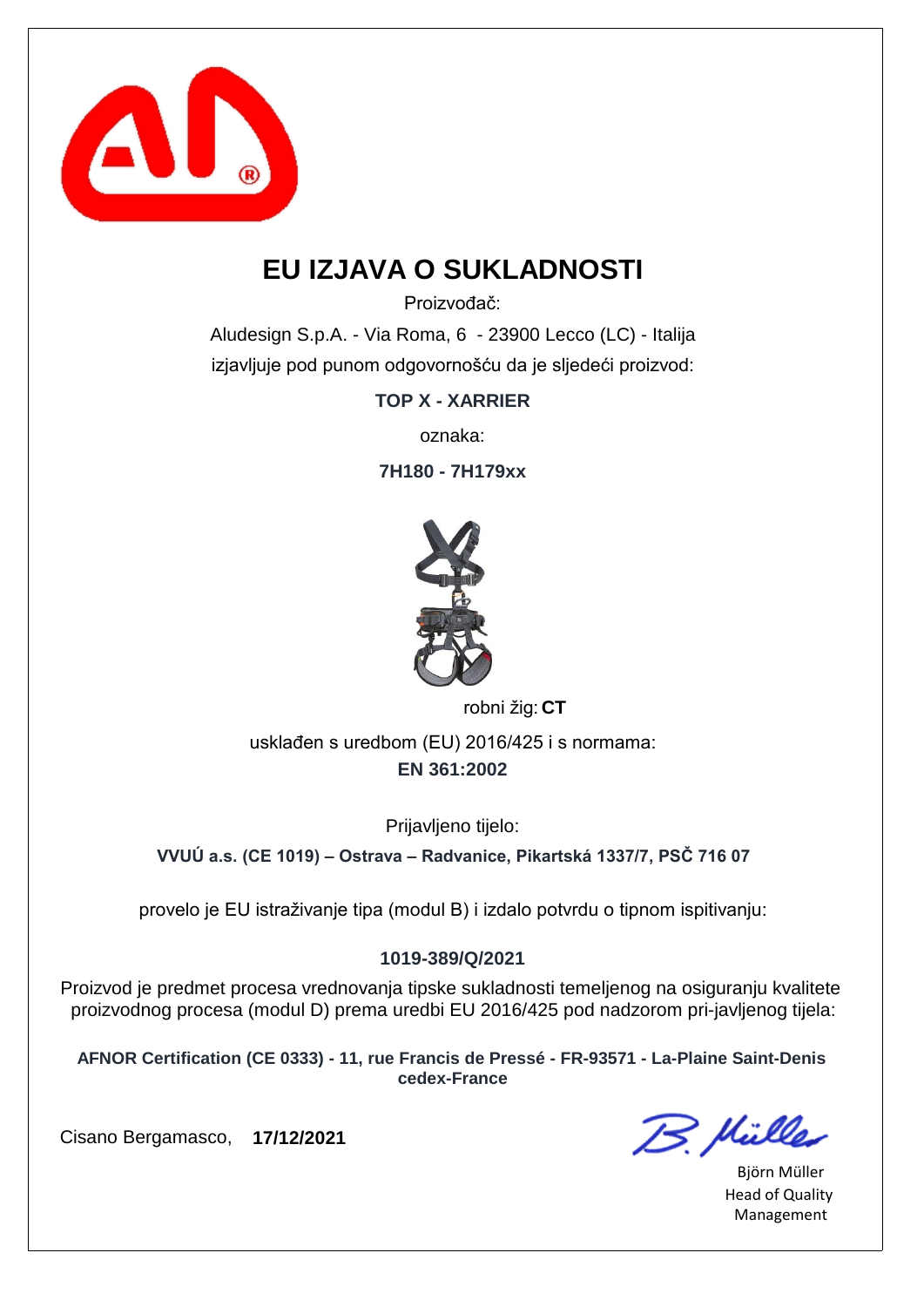

### **EU-KONFORMITETSERKLÆRING**

Fabrikanten:

Aludesign S.p.A. - Via Roma, 6 - 23900 Lecco (LC) - Italien erklærer nedenfor eneansvar for at det følgende produkt:

**TOP X - XARRIER**

Kode:

**7H180 - 7H179xx**



Med varemærke: CT

**EN 361:2002** stemmer overens med Forordning 2016/425 (EU) og standarderne:

Det bemyndigede organ:

**VVUÚ a.s. (CE 1019) – Ostrava – Radvanice, Pikartská 1337/7, PSČ 716 07**

har udført EU-undersøgelsen af typen (modul B) og har udstedt EU-undersøgelsescertifikat af typen:

#### **1019-389/Q/2021**

Produktet er underlagt evalueringsproceduren for konformitet via typen, der er baseret på en kvalitetsgaranti af produktionsprocessen (modul D) i Forordning 2016/425 (EU) under overvågning af det bemyndigede organ:

**AFNOR Certification (CE 0333) - 11, rue Francis de Pressé - FR-93571 - La-Plaine Saint-Denis cedex-France**

B. Mülles

Björn Müller Head of Quality Management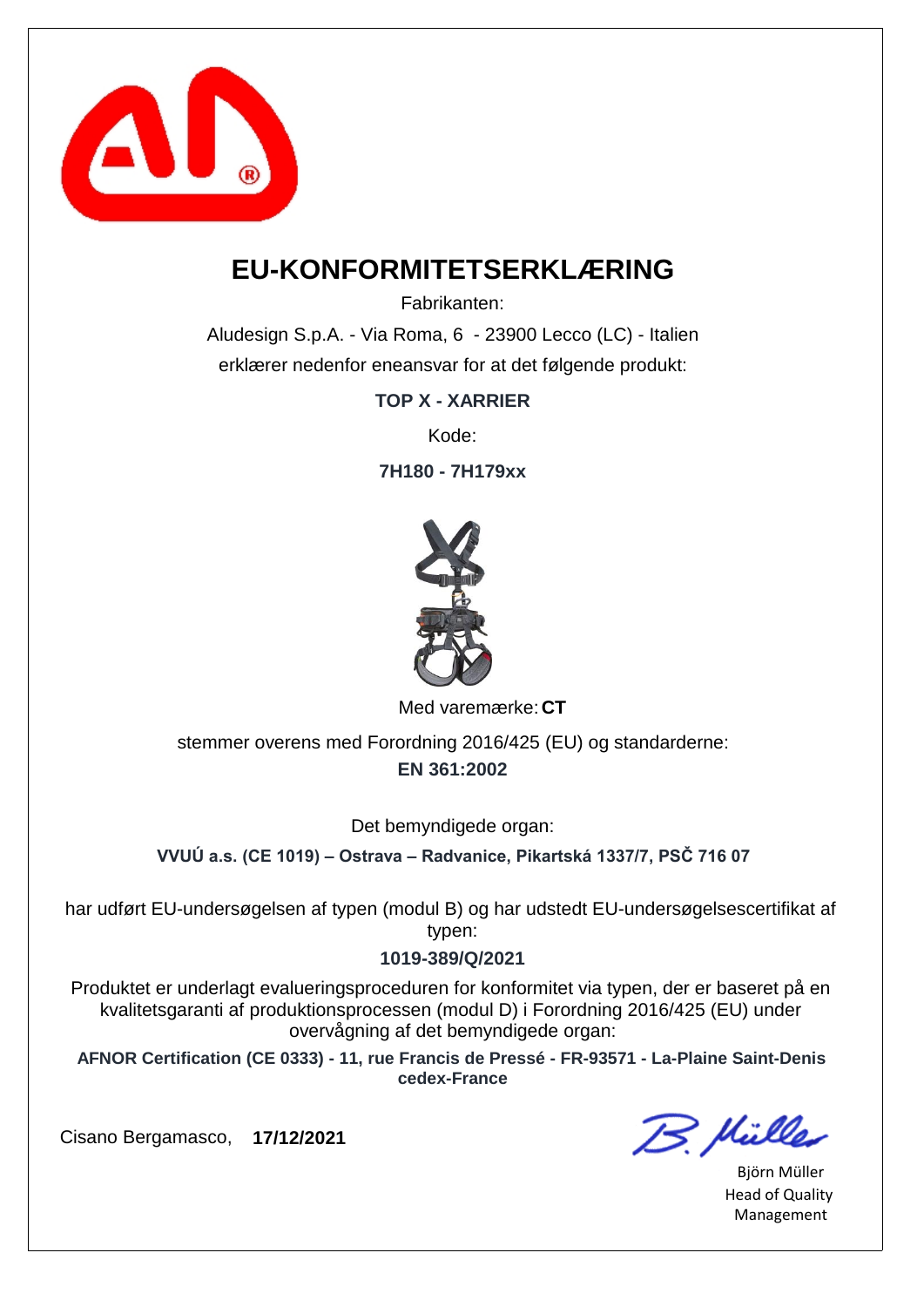

### **EU-VAATIMUSTENMUKAISUUSVAKUUTUS**

Valmistaja:

Aludesign S.p.A. - Via Roma, 6 - 23900 Lecco (LC) - Italia Julistaa alla yksinoikeudellisella vastuullaan, että seuraava tuote:

**TOP X - XARRIER**

Koodi:

**7H180 - 7H179xx**



**CT** Tavaramerkillä:

**EN 361:2002** Noudattaa asetusta (UE) 2016/425 ja standardeja:

Laitos, jolle on tiedotettu:

**VVUÚ a.s. (CE 1019) – Ostrava – Radvanice, Pikartská 1337/7, PSČ 716 07**

On suorittanut EU:n kokeen tyyppiä (moduuli B) ja on myöntänyt EU-kokeen sertifikaatin tyyppiä:

#### **1019-389/Q/2021**

Tuotteeseen kohdistuu tyypin vaatimustenmukaisuuden arviointimenetelmä, joka perustuu valmistusprosessin (moduuli D) laatutakuuseen asetuksen (UE) 2016/425 mukaisesti informoidun laitoksen alaisena:

**AFNOR Certification (CE 0333) - 11, rue Francis de Pressé - FR-93571 - La-Plaine Saint-Denis cedex-France**

B. Müller

Björn Müller Head of Quality Management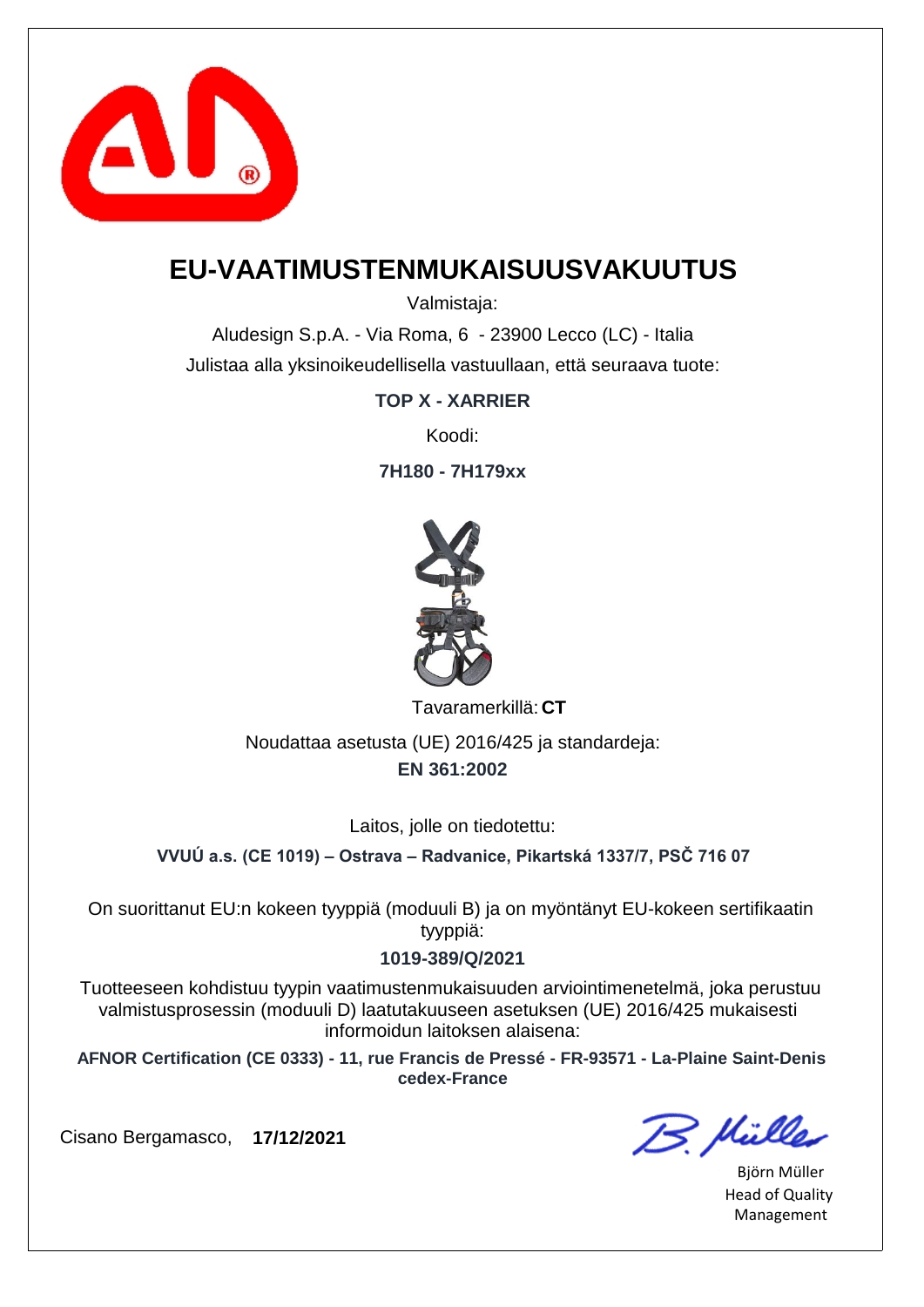

# **DEARBHÚ AR LEASÚ AN AE**

An monaróir:

Aludesign S.p.A. - Via Roma, 6 - 23900 Lecco (LC) - Italy Dearbhaíonn an Iodáil faoina fhreagracht amháin gurb é an táirge seo a leanas:

**TOP X - XARRIER**

Cód:

**7H180 - 7H179xx**



Le trádmharc: CT

**EN 361:2002** Comhlíonann sé Rialachán (AE) 2016/425 agus na caighdeáin:

An comhlacht dá dtugtar fógra:

**VVUÚ a.s. (CE 1019) – Ostrava – Radvanice, Pikartská 1337/7, PSČ 716 07**

rinne scrúdú cineál AE (modúl B) agus d'eisigh sé deimhniú scrúduithe cineál an AE:

### **1019-389/Q/2021**

Tá an táirge faoi réir an nós imeachta um measúnú comhréireachta bunaithe ar dhearbhú cáilíochta an phróisis táirgthe (modúl D) de Rialachán (AE) 2016/425 faoi mhaoirseacht an chomhlachta dá dtugtar fógra:

**AFNOR Certification (CE 0333) - 11, rue Francis de Pressé - FR-93571 - La-Plaine Saint-Denis cedex-France**

B. Mülles

Björn Müller Head of Quality Management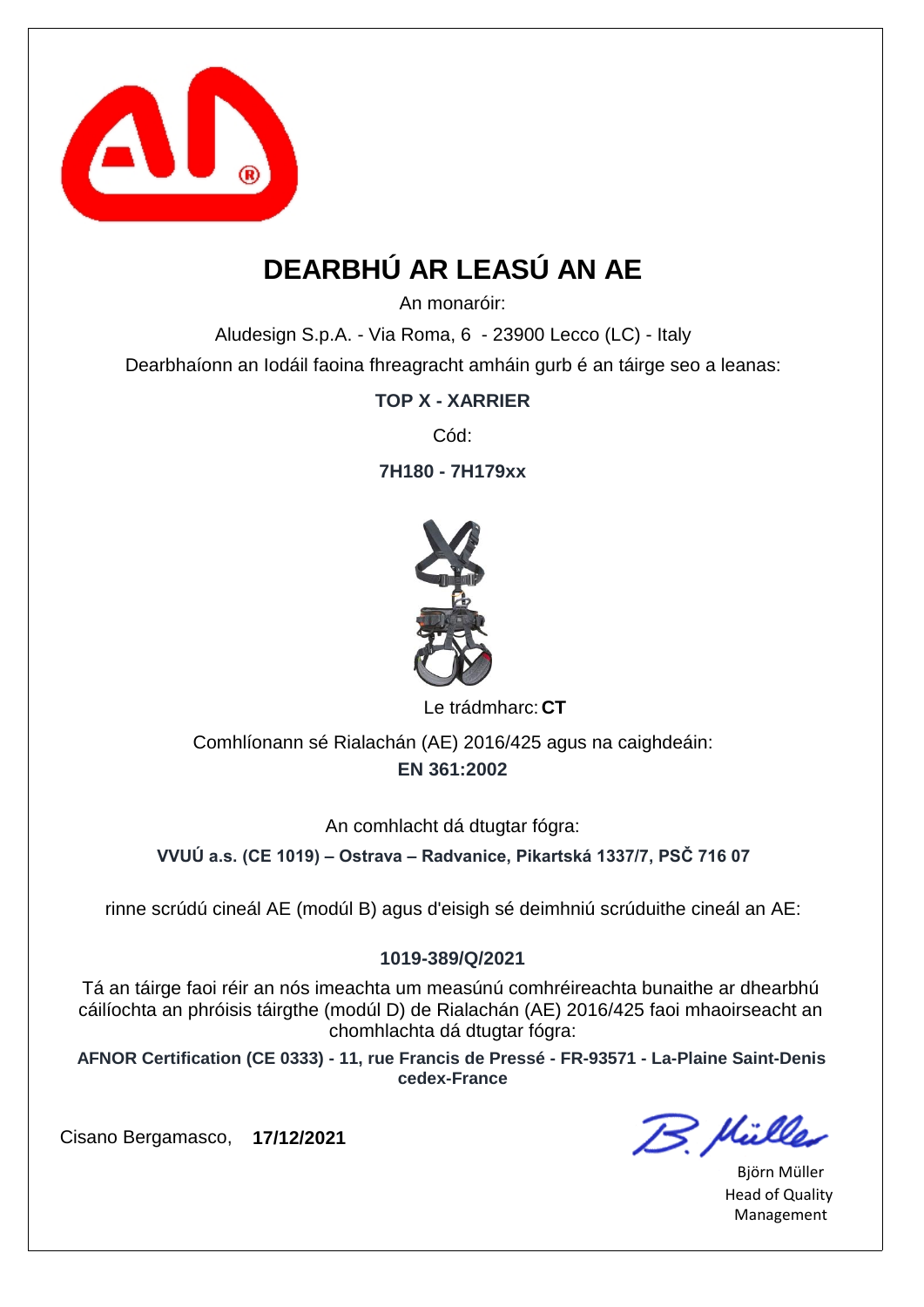

### **DIKJARAZZJONI TAL-KONFORMITÀ TAL-UE**

Il-manifattur

Aludesign S.p.A. - Via Roma, 6 - 23900 Lecco (LC) - Italja Jiddikjara taħt ir-responsabbilta esklussiva tiegħu li l-prodott li ġej:

**TOP X - XARRIER**

Kodi**ci:** 

**7H180 - 7H179xx**



Bit-trademark: CT

**EN 361:2002** Huwa konformi mar-Regolament (UE) 2016/425 u mar-regoli:

Il-kumpanija notifikata:

**VVUÚ a.s. (CE 1019) – Ostrava – Radvanice, Pikartská 1337/7, PSČ 716 07**

għamlet l-eżami tat-tip tal-UE (modulu B) u ħarġet iċ-ċertifikat tal-eżami tat-tip tal-UE:

### **1019-389/Q/2021**

Il-prodott huwa suġġett għall-proċedura tal-evalwazzjoni tal-konformità bbażata fuq il-garanzija tal-kwalità tal-proċess ta' produzzjoni (modulu D) tar-Regolament (UE) 2016/425 taħt is-sorveljanza tal-kumpanija notifikata:

**AFNOR Certification (CE 0333) - 11, rue Francis de Pressé - FR-93571 - La-Plaine Saint-Denis cedex-France**

B. Mülles

Björn Müller Head of Quality Management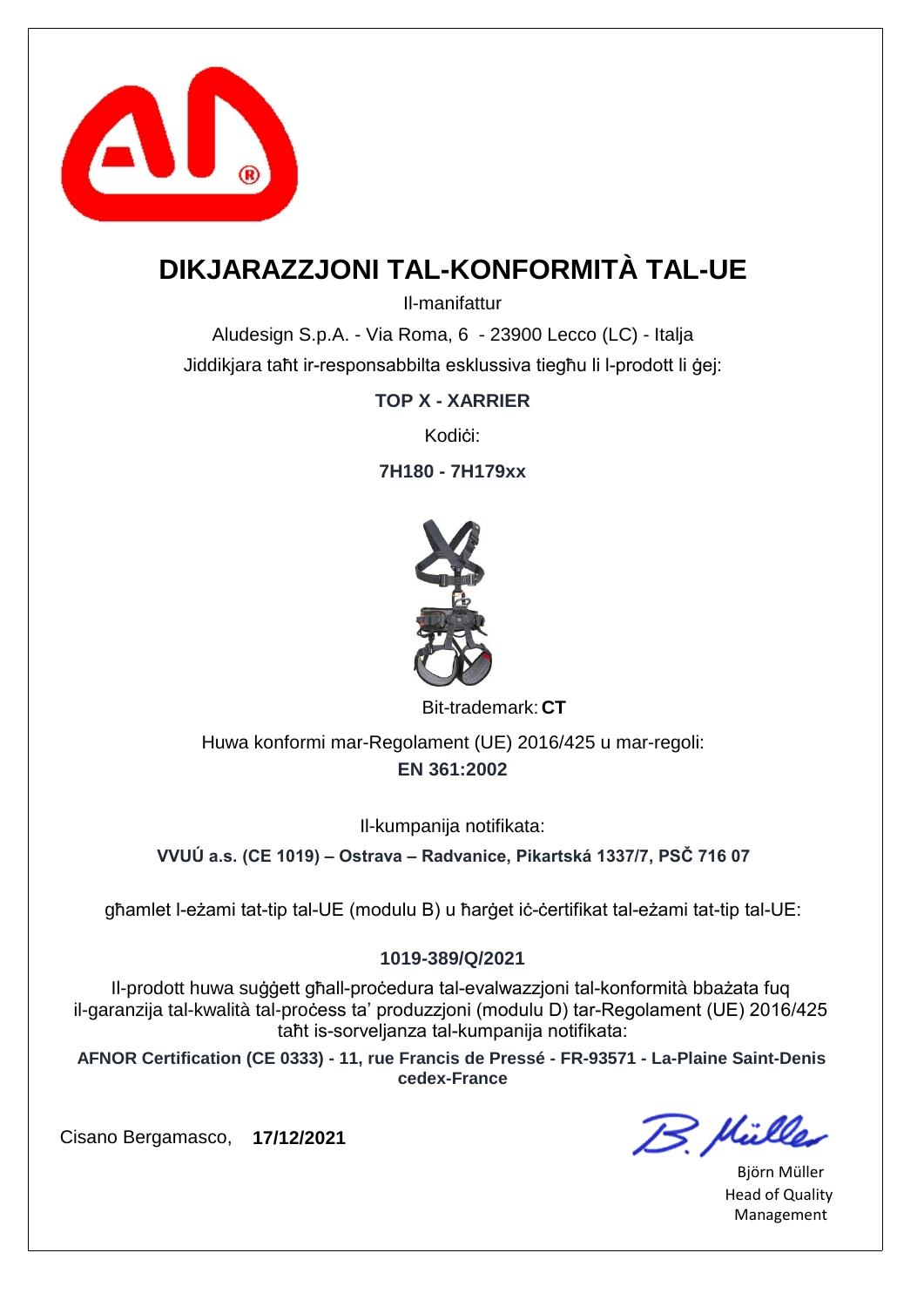

### **ΔΗΛΩΣΗ ΣΥΜΜΟΡΦΩΣΗΣ ΕΕ**

Ο κατασκευαστής:

Aludesign S.p.A. - Via Roma, 6 - 23900 Lecco (LC) - Ιταλία Δηλώνει με δική του ευθύνη ότι το προϊόν

**TOP X - XARRIER**

Κωδικός:

**7H180 - 7H179xx**



**CT** Με εμπορικό σήμα:

**EN 361:2002** Συμμορφώνεται με τον κανονισμό (ΕΕ) 2016/425 και τα πρότυπα:

Ο κοινοποιημένος οργανισμός:

**VVUÚ a.s. (CE 1019) – Ostrava – Radvanice, Pikartská 1337/7, PSČ 716 07**

διενήργησε την εξέταση τύπου ΕΕ (ενότητα Β) και εξέδωσε τη βεβαίωση εξέτασης ΕΕ του τύπου:

#### **1019-389/Q/2021**

Το προϊόν υπόκειται στη διαδικασία αξιολόγησης της συμμόρφωσης με βάση τη διασφάλιση ποιότητας της παραγωγικής διαδικασίας (ενότητα Δ) του κανονισμού (ΕΕ) 2016/425 υπό την εποπτεία του κοινοποιημένου οργανισμού: Πιστοποίηση

**AFNOR Certification (CE 0333) - 11, rue Francis de Pressé - FR-93571 - La-Plaine Saint-Denis cedex-France**

B. Hülles

Björn Müller Head of Quality Management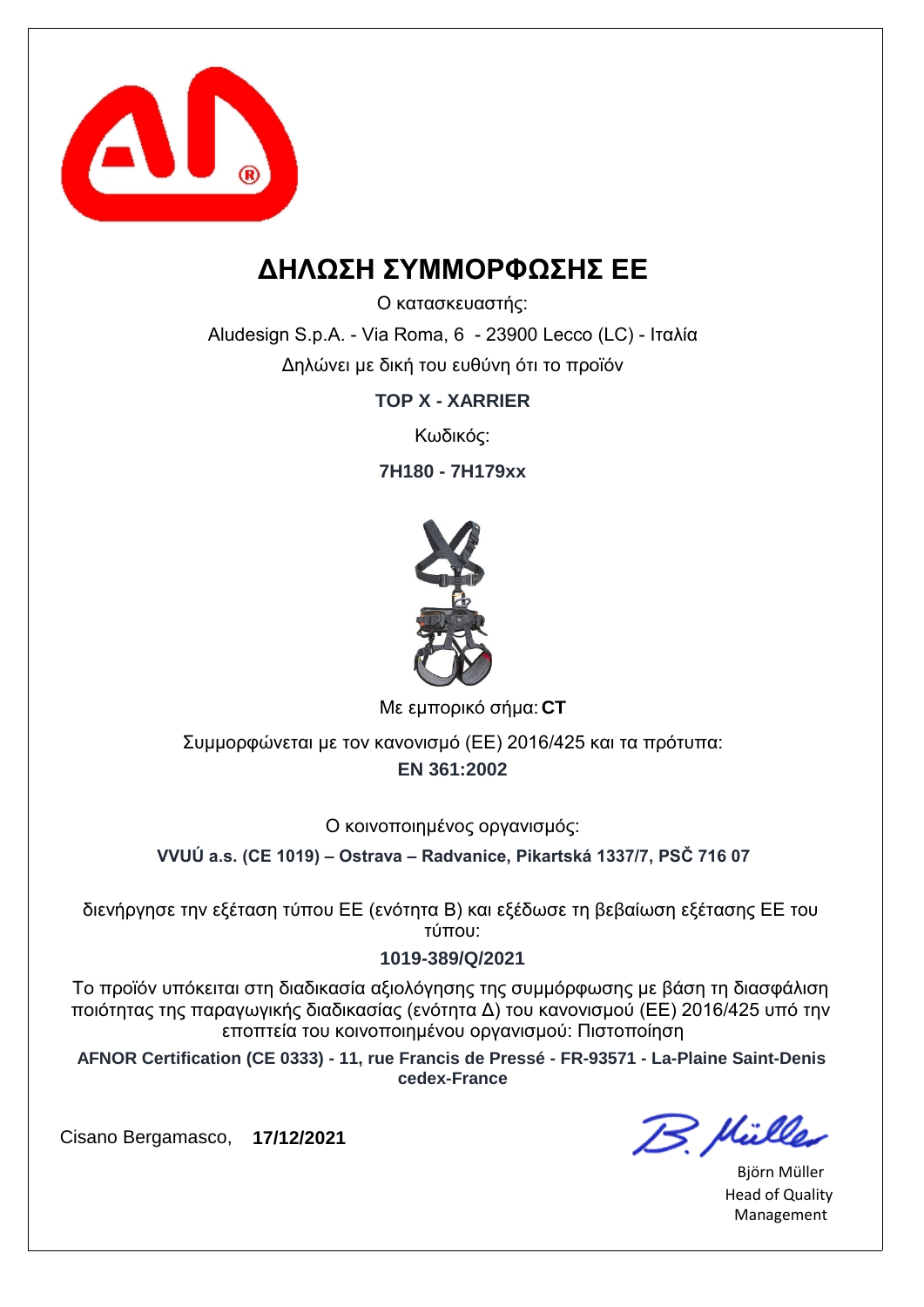

## **DEKLARACJA ZGODNOŚCI UE**

Producent:

Aludesign S.p.A. - Via Roma, 6 - 23900 Lecco (LC) - Italy oświadcza na swoją wyłączną odpowiedzialność, że poniższy produkt:

**TOP X - XARRIER**

Kod:

**7H180 - 7H179xx**



Znak towarowy: CT

**EN 361:2002** Jest zgodny z rozporządzeniem (UE) 2016/425 i normami:

Jednostka notyfikowana

**VVUÚ a.s. (CE 1019) – Ostrava – Radvanice, Pikartská 1337/7, PSČ 716 07**

przeprowadziła badanie typu UE (moduł B) i wydała certyfikat badania UE typu:

### **1019-389/Q/2021**

Produkt jest przedmiotem oceny zgodności z typem, w oparciu o zapewnienie jakości procesu produkcji (moduł D) Rozporządzenia (UE) 2016/425 pod nadzorem jednostki notyfikowanej:

**AFNOR Certification (CE 0333) - 11, rue Francis de Pressé - FR-93571 - La-Plaine Saint-Denis cedex-France**

B. Müller

Björn Müller Head of Quality Management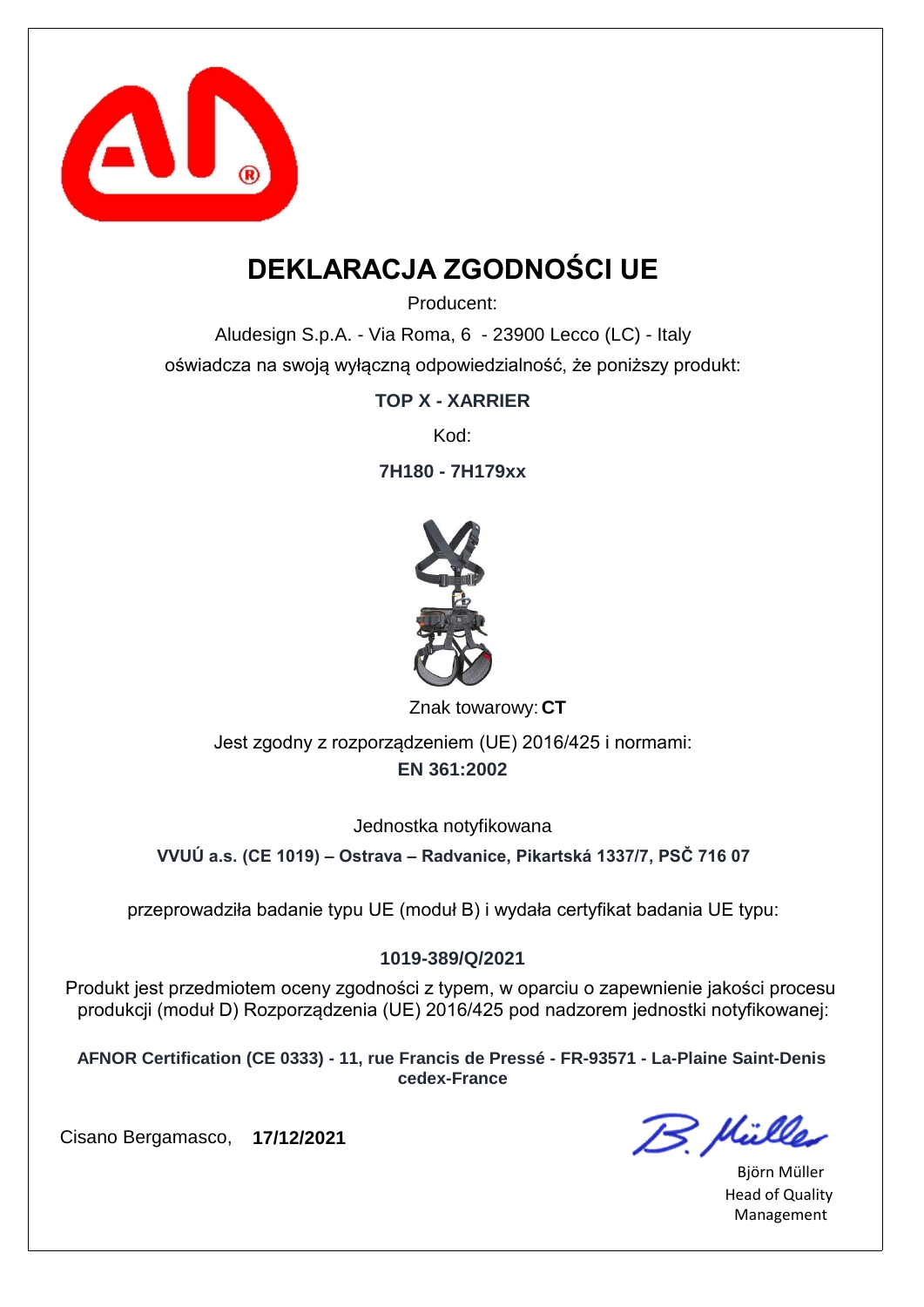

### **DECLARAȚIE DE CONFORMITATE UE**

Producătorul:

Aludesign S.p.A. - Via Roma, 6 - 23900 Lecco (LC) - Italia Declară pe propria răspundere că produsul următor:

**TOP X - XARRIER**

Cod:

**7H180 - 7H179xx**



Cu marca comercială: CT

**EN 361:2002** Este conform Regulamentului (UE) 2016/425 și standardelor:

Organismul notificat:

**VVUÚ a.s. (CE 1019) – Ostrava – Radvanice, Pikartská 1337/7, PSČ 716 07**

a efectuat examinarea UE de tip (modul B) și a eliberat certificatul de examinare UE de tip:

### **1019-389/Q/2021**

Produsul face obiectul procedurii de evaluare a conformității bazată pe asigurarea calității procesului de producție (modulul D) din Regulamentul (UE) 2016/425 sub supravegherea organismului notificat:

**AFNOR Certification (CE 0333) - 11, rue Francis de Pressé - FR-93571 - La-Plaine Saint-Denis cedex-France**

B. Mülles

Björn Müller Head of Quality Management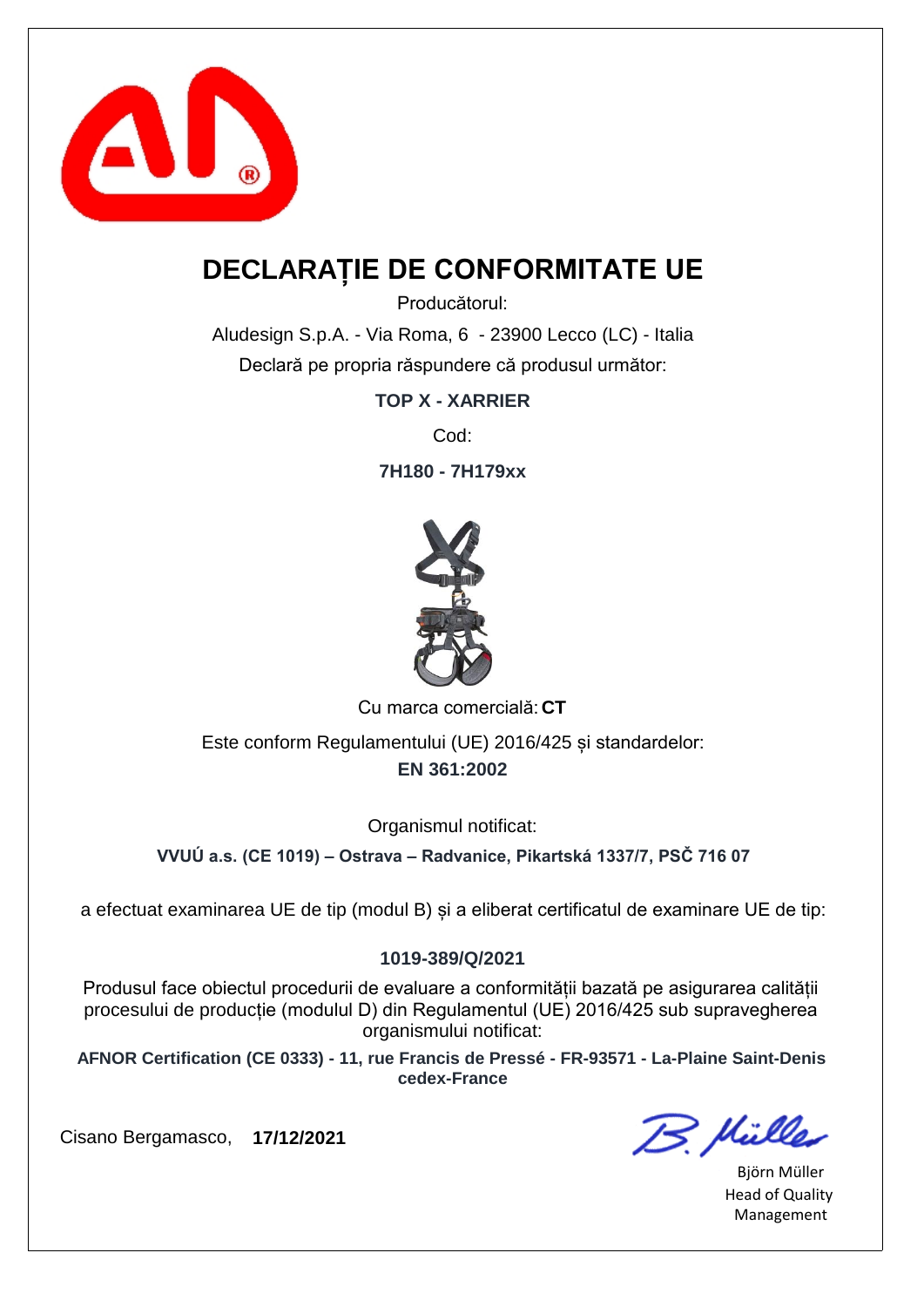

### **IZJAVA O SKLADNOSTI EU**

Proizvajalec:

Aludesign S.p.A. - Via Roma, 6 - 23900 Lecco (LC) - Italija Pri polni odgovornosti izjavlja, da je naslednji izdelek:

**TOP X - XARRIER**

koda:

**7H180 - 7H179xx**



Blagovna znamka: CT

**EN 361:2002** Skladen z Uredbo (EU) 2016/425 in s standardi:

Priglašeni organ:

**VVUÚ a.s. (CE 1019) – Ostrava – Radvanice, Pikartská 1337/7, PSČ 716 07**

je opravil EU-pregled tipa (modul B) in je izdal certifikat o EU-pregledu tipa:

### **1019-389/Q/2021**

Izdelek je podvržen postopku ugotavljanja skladnosti s tipom na podlagi zagotavljanja kakovosti proizvodnje (modul D) Uredbe (EU) 2016/425 pod nadzorom priglašenega organa:

**AFNOR Certification (CE 0333) - 11, rue Francis de Pressé - FR-93571 - La-Plaine Saint-Denis cedex-France**

B. Müller

Björn Müller Head of Quality Management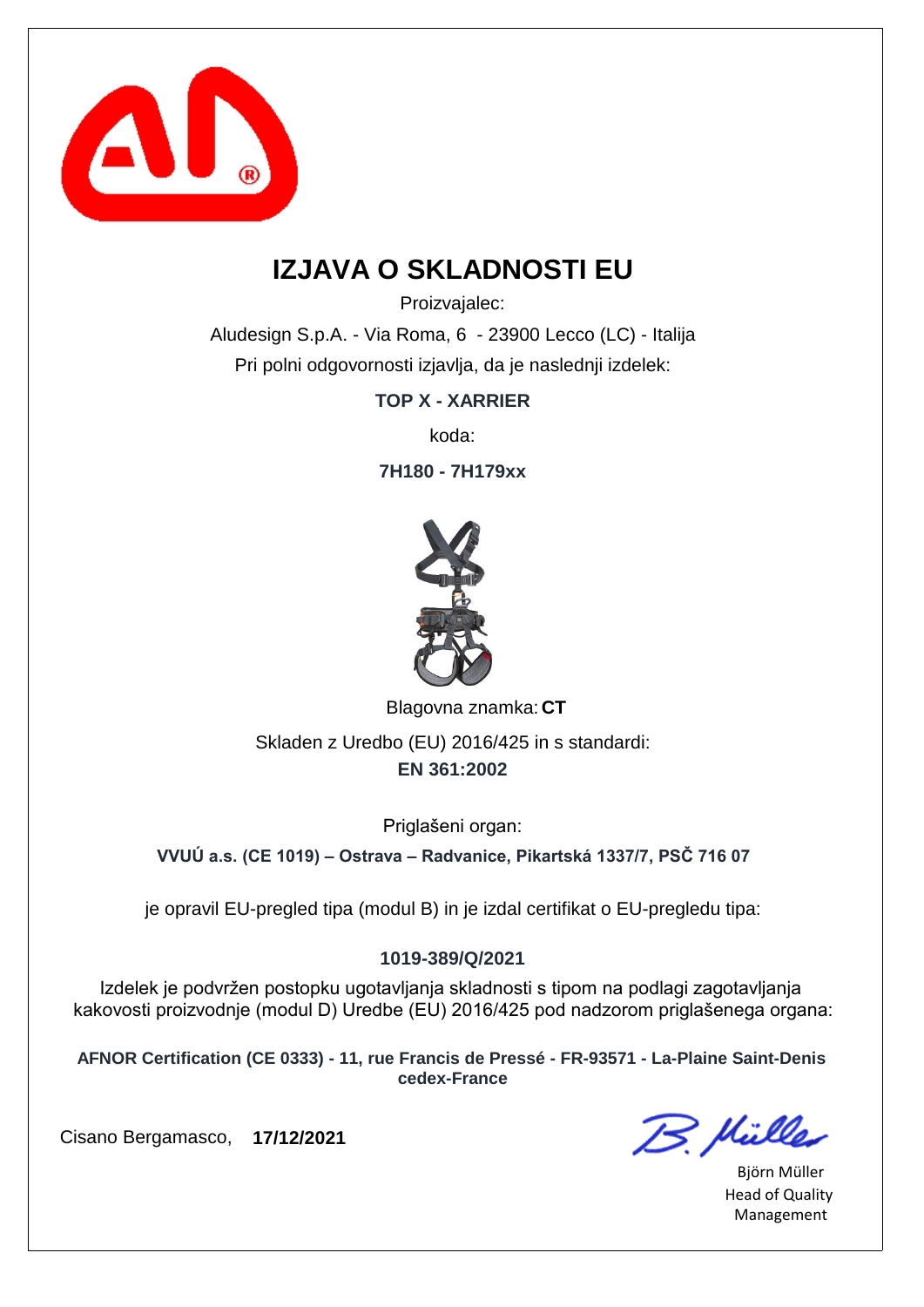

# **EU-FÖRSÄKRAN OM ÖVERENSSTÄMMELSE**

Tillverkaren:

Aludesign S.p.A. - Via Roma, 6 - 23900 Lecco (LC) - Italien Förklarar på eget ansvar att följande produkt

**TOP X - XARRIER**

Kod:

**7H180 - 7H179xx**



Med varumärket: CT

**EN 361:2002** Överensstämmer med förordningen (EU) 2016/425 och standarderna:

Det anmälda organet:

**VVUÚ a.s. (CE 1019) – Ostrava – Radvanice, Pikartská 1337/7, PSČ 716 07**

utförde EU-typkontrollen (modul B) och utfärdade EU-typkontrollintyget:

#### **1019-389/Q/2021**

Produkten är föremål för förfarandet för bedömning av överensstämmelse baserat på kvalitetssäkring av produktionsprocessen (modul D) i förordningen (EU) 2016/425 under övervakning av det anmälda organet:

**AFNOR Certification (CE 0333) - 11, rue Francis de Pressé - FR-93571 - La-Plaine Saint-Denis cedex-France**

B. Mülles

Björn Müller Head of Quality Management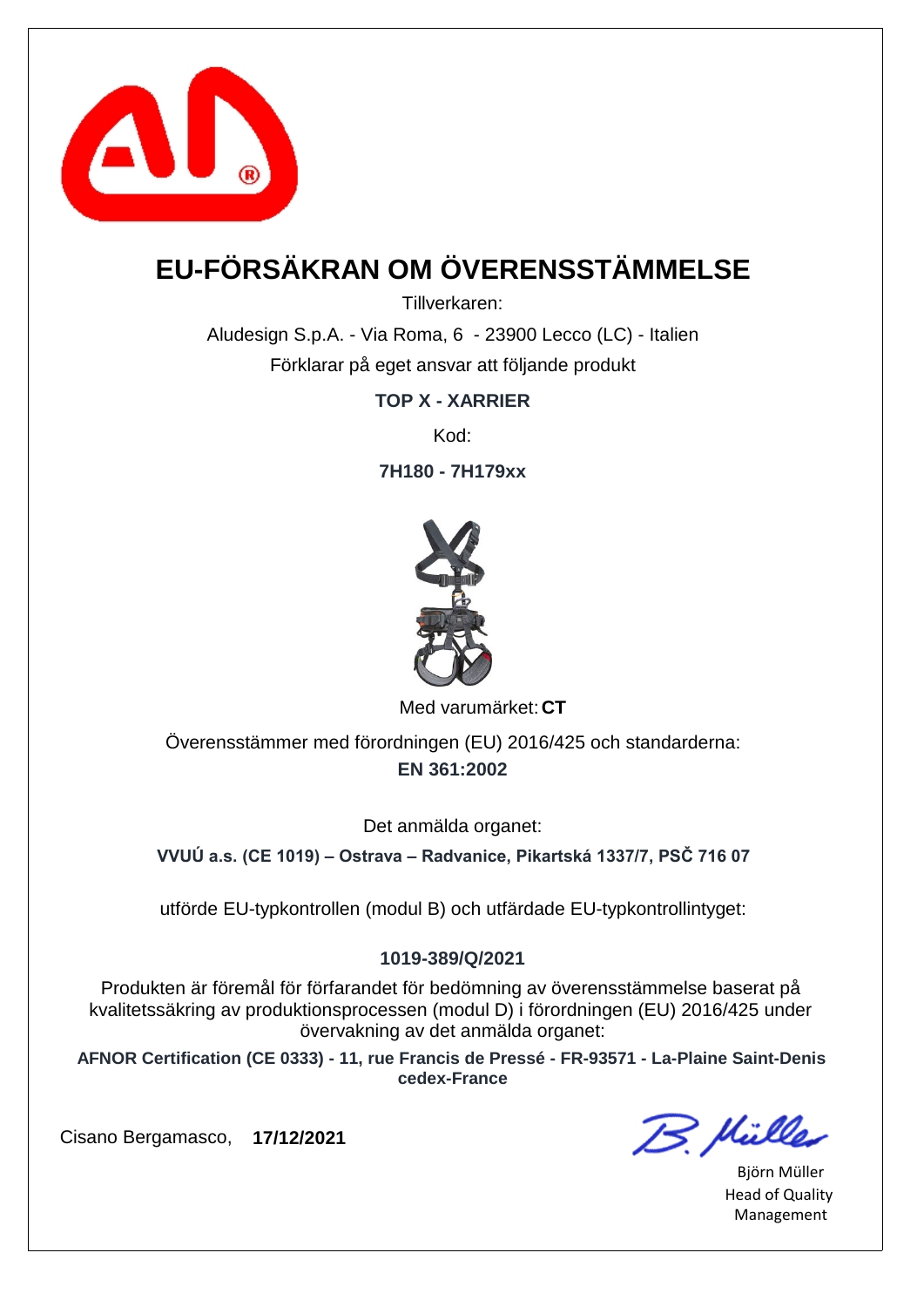

# **ES PROHLÁŠENÍ O SHODĚ**

Výrobce:

Aludesign S.p.A. - Via Roma, 6 - 23900 Lecco (LC) - Itálie prohlašuje na svou vlastní odpovědnost, že následující výrobek:

**TOP X - XARRIER**

Kód:

**7H180 - 7H179xx**



pod obchodní značkou: **CT** 

je ve shodě s nařízením (ES) 2016/425 a s normami:

**EN 361:2002**

Notifikovaný orgán:

**VVUÚ a.s. (CE 1019) – Ostrava – Radvanice, Pikartská 1337/7, PSČ 716 07**

provedl typovou zkoušku ES (modul B) a vydal osvědčení o typové zkoušce ES:

### **1019-389/Q/2021**

Výrobek byl podroben procesu ověření typové shody založené na záruce kvality výrobního procesu (modul D) dle nařízení (ES) 2016/425, a to pod dohledem notifikovaného orgánu:

**AFNOR Certification (CE 0333) - 11, rue Francis de Pressé - FR-93571 - La-Plaine Saint-Denis cedex-France**

B. Mülles

Björn Müller Head of Quality Management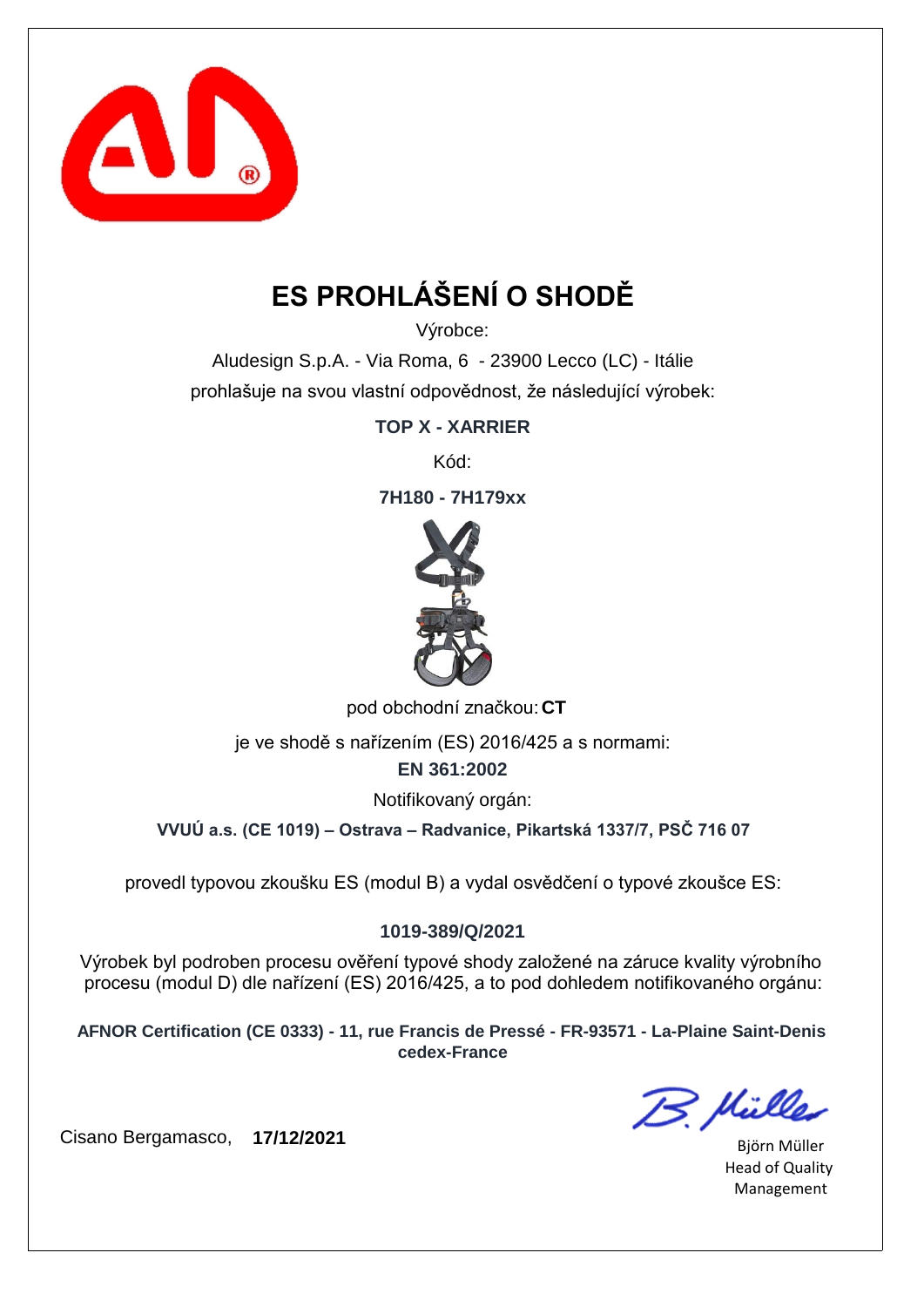

### **EU-CONFORMITEITSVERKLARING**

De fabrikant:

Aludesign S.p.A. - Via Roma, 6 - 23900 Lecco (LC) - Italy Verklaart onder eigen verantwoordelijkheid dat het volgende product:

**TOP X - XARRIER**

Code:

**7H180 - 7H179xx**



Met handelsmerk: CT

**EN 361:2002** Conform de Verordening (EU) 2016/425 en de normen is:

De aangemelde instantie:

**VVUÚ a.s. (CE 1019) – Ostrava – Radvanice, Pikartská 1337/7, PSČ 716 07**

heeft het EU-typeonderzoek (module B) uitgevoerd en heeft het certificaat van het EUtypeonderzoek afgegeven

### **1019-389/Q/2021**

Het product is onderworpen aan de conformiteitsbeoordelingsprocedure op basis van kwaliteitsborging van het productieproces (module D) van Verordening (EU) 2016/425 onder toezicht van de aangemelde instantie:

**AFNOR Certification (CE 0333) - 11, rue Francis de Pressé - FR-93571 - La-Plaine Saint-Denis cedex-France**

B. Mülles

Björn Müller Head of Quality Management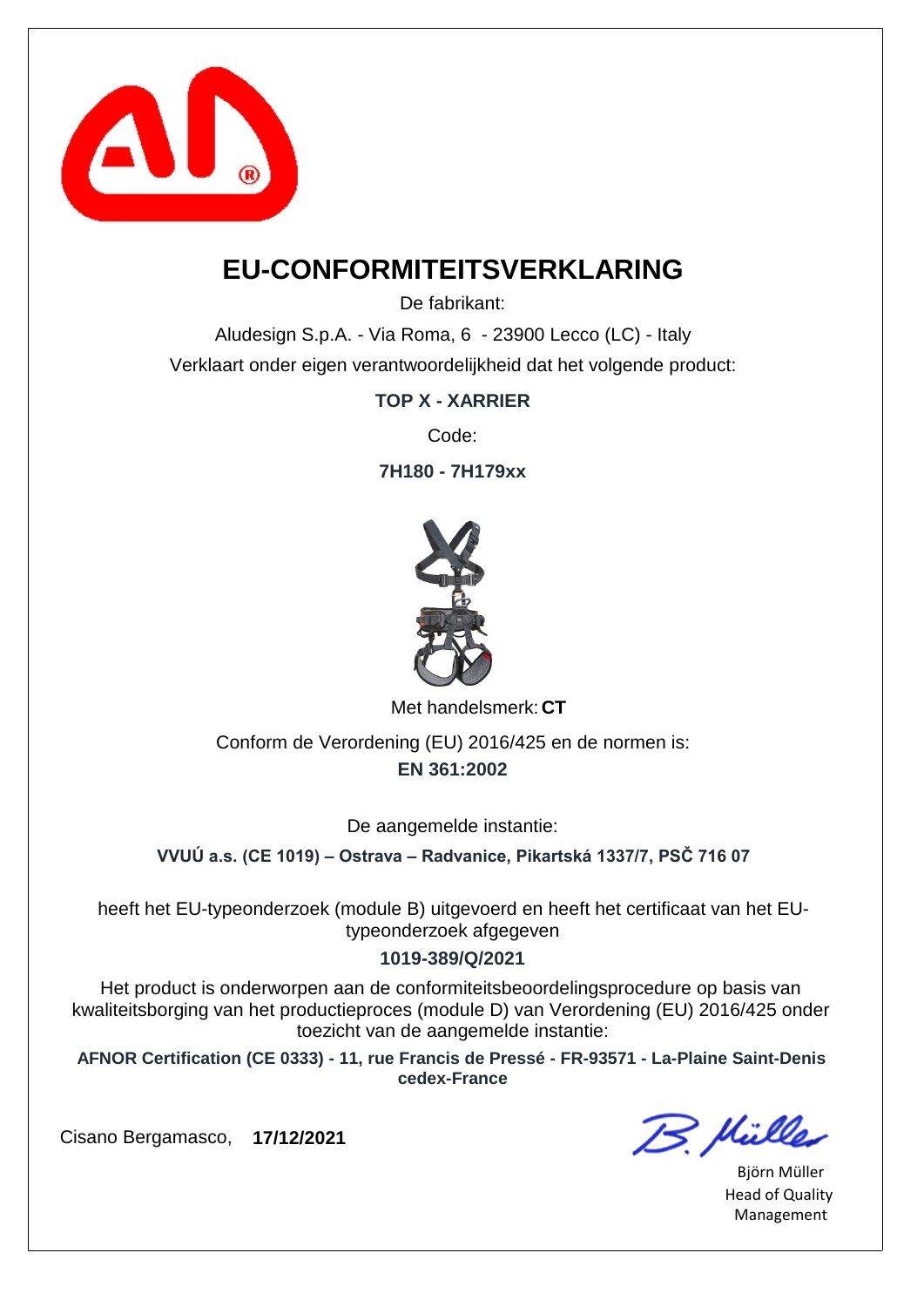

## **DECLARA ÇÃO DE CONFORMIDADE UE**

O fabricante:

Aludesign S.p.A. - Via Roma, 6 - 23900 Lecco (LC) - Itália Declara sob a sua exclusiva responsabilidade que o seguinte produto:

**TOP X - XARRIER**

Código:

**7H180 - 7H179xx**



Com marca comercial: CT

**EN 361:2002** Está em conformidade com o Regulamento (UE) 2016/425 e com as normas:

O órgão notificado:

**VVUÚ a.s. (CE 1019) – Ostrava – Radvanice, Pikartská 1337/7, PSČ 716 07**

realizou o teste UE do tipo (módulo B) e publicou o certificado de teste UE do tipo:

### **1019-389/Q/2021**

O produto foi objeto do procedimento de avaliação da conformidade ao tipo baseada na sua garantia de qualidade do processo de produção (módulo D) do Regulamento (UE) 2016/425 sob a supervisão do órgão notificado:

**AFNOR Certification (CE 0333) - 11, rue Francis de Pressé - FR-93571 - La-Plaine Saint-Denis cedex-France**

B. Mülles

Björn Müller Head of Quality Management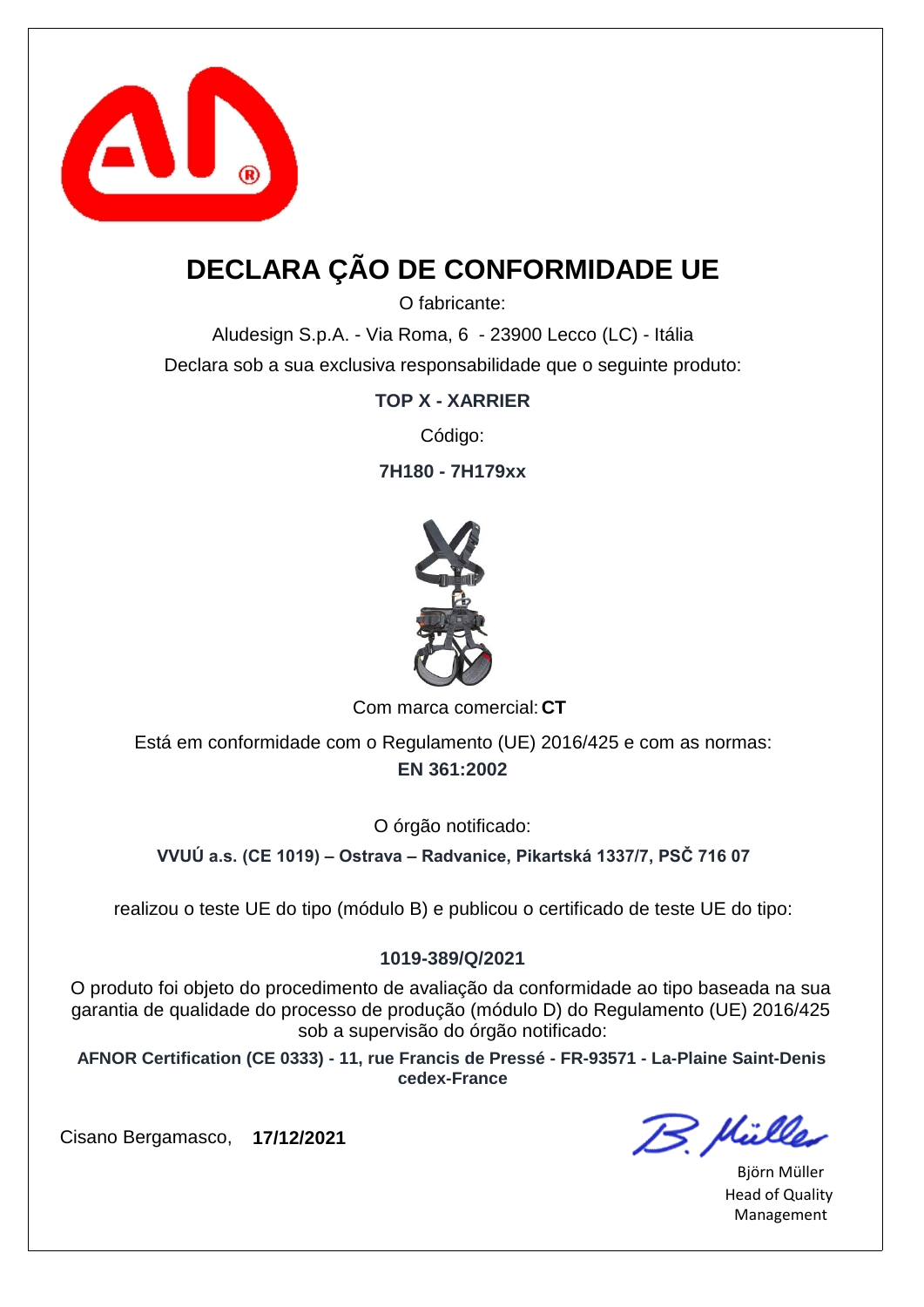

# **VYHLÁSENIE O ZHODE EÚ**

Výrobca:

Aludesign S.p.A. - Via Roma, 6 - 23900 Lecco (LC) - Taliansko Prehlasuje sa na vlastnú zodpovednosť , že uvedený výrobok

**TOP X - XARRIER**

Kód:

**7H180 - 7H179xx**



S obchodnou značkou: CT **EN 361:2002** Je v súlade s Nariadením (EÚ) 2016/425 a normami:

Notifikačný orgán:

**VVUÚ a.s. (CE 1019) – Ostrava – Radvanice, Pikartská 1337/7, PSČ 716 07**

vykonal typovú skúšku EÚ (modul B) a vydal osvedčenie o typovej skúške EÚ:

### **1019-389/Q/2021**

Výrobok podlieha postupu posudzovania zhody založenému na zabezpečení kvality výrobného procesu (modul D) Nariadenia (EÚ) 2016/425 pod dohľadom notifikačného orgánu:

**AFNOR Certification (CE 0333) - 11, rue Francis de Pressé - FR-93571 - La-Plaine Saint-Denis cedex-France**

B. Müller

Björn Müller Head of Quality Management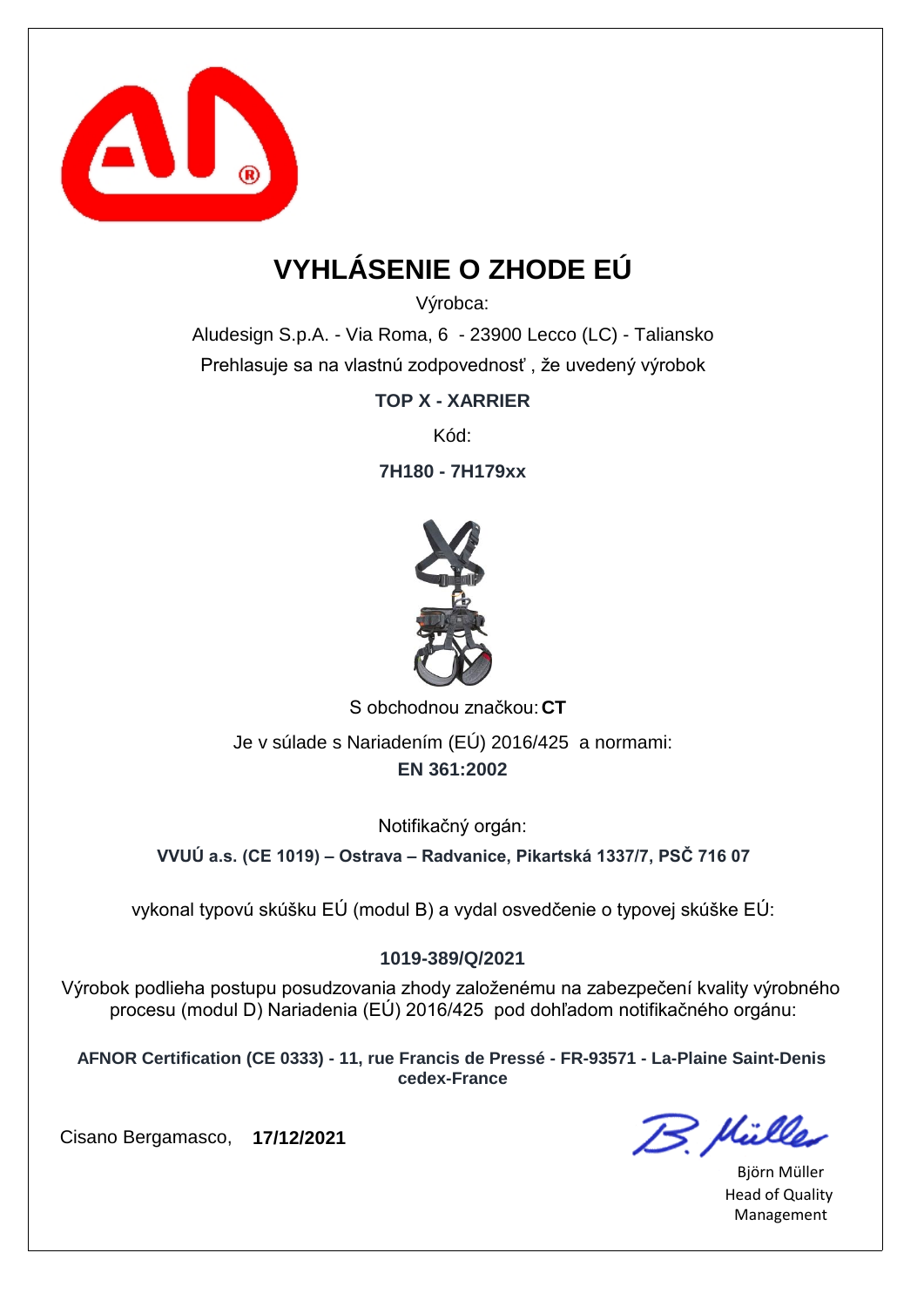

## **ES ATBILSTĪBAS DEKLARĀCIJA**

Ražotājs:

Aludesign S.p.A. - Via Roma, 6 - 23900 Lecco (LC) - Itālija Vienbalsīgi deklarē, ka šis produkts:

**TOP X - XARRIER**

Kods:

**7H180 - 7H179xx**



**CT** Ar preču zīmi:

**EN 361:2002** Tas atbilst regulai (ES) 2016/425 un standartiem:

Pazinojošā iestāde:

**VVUÚ a.s. (CE 1019) – Ostrava – Radvanice, Pikartská 1337/7, PSČ 716 07**

veica ES tipa pārbaudi (B modulis) un izsniedza ES tipa pārbaudes sertifikātu:

### **1019-389/Q/2021**

Uz produktu attiecas atbilstības novērtēšanas procedūra, kas pamatojas uz ražošanas procesa kvalitātes nodrošināšanu (D modulis) Regulas (ES) Nr. 2016/425 4. panta 1. punktu pilnvarotās iestādes uzraudzībā:

**AFNOR Certification (CE 0333) - 11, rue Francis de Pressé - FR-93571 - La-Plaine Saint-Denis cedex-France**

B. Müller

Björn Müller Head of Quality Management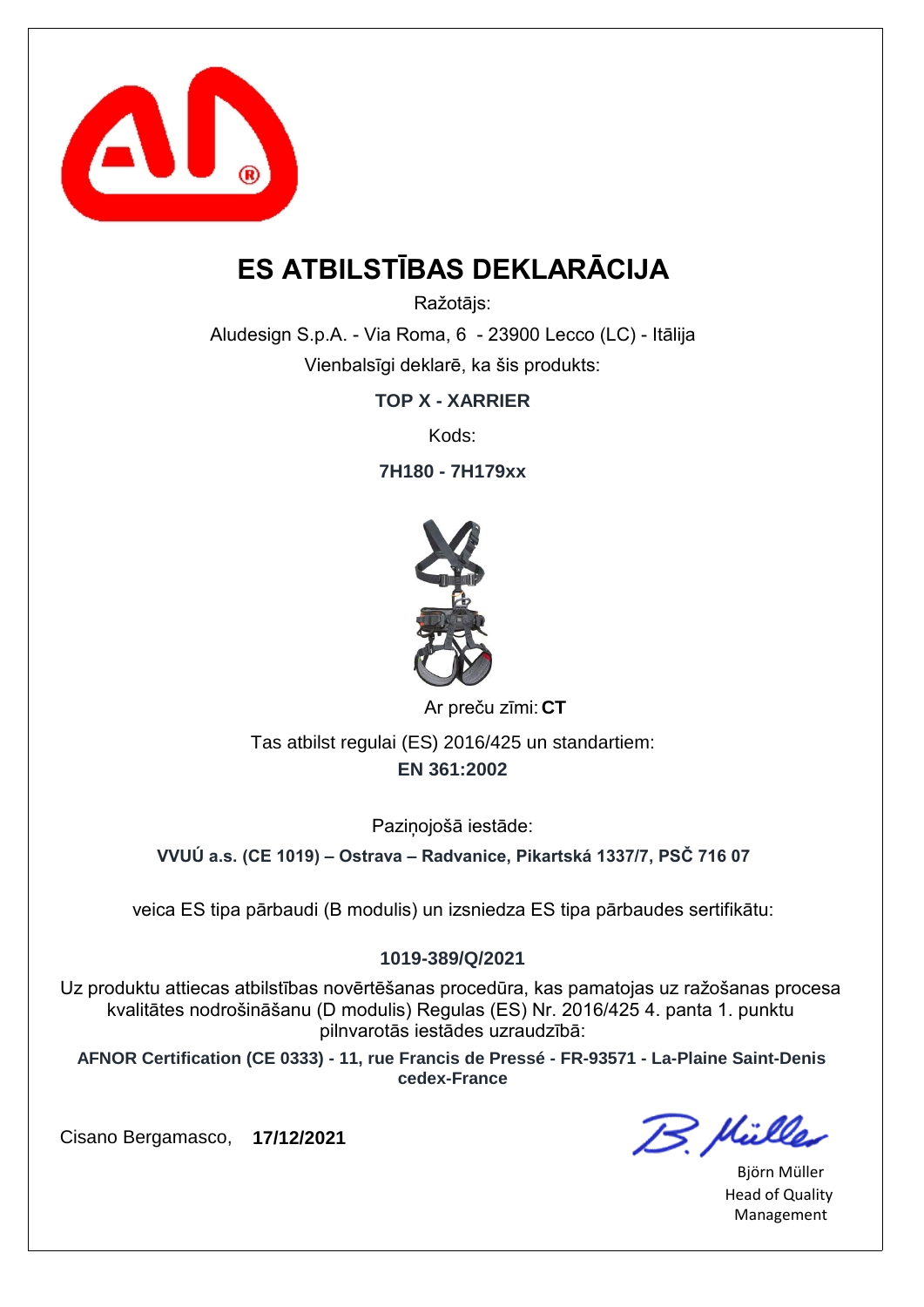

# **EU MEGFELELŐSÉGI NYILATKOZAT**

A gyártó:

Aludesign S.p.A. - Via Roma, 6 - 23900 Lecco (LC) - Olaszország kizárólagos felelősségére kijelenti, hogy a következő termék:

**TOP X - XARRIER**

kód:

**7H180 - 7H179xx**



amelynek védjegye: CT

**EN 361:2002** megfelel a 2016/425 (EU) Rendeletnek és az alábbi szabványoknak:

A bejelentett szervezet:

**VVUÚ a.s. (CE 1019) – Ostrava – Radvanice, Pikartská 1337/7, PSČ 716 07**

elvégezte az EU-típusvizsgálatot (B modul) és kiadta az alábbi EU-típusvizsgálati tanúsítványt:

### **1019-389/Q/2021**

A termékre az (EU) 2016/425 rendeletben meghatározott, a gyártási folyamat minőségbiztosításán alapuló típusmegfelelőség-értékelési eljárás vonatkozik (D modul), az aláb-bi bejelentett szervezet felügyelete alatt:

**AFNOR Certification (CE 0333) - 11, rue Francis de Pressé - FR-93571 - La-Plaine Saint-Denis cedex-France**

B. Hülles

Björn Müller Head of Quality Management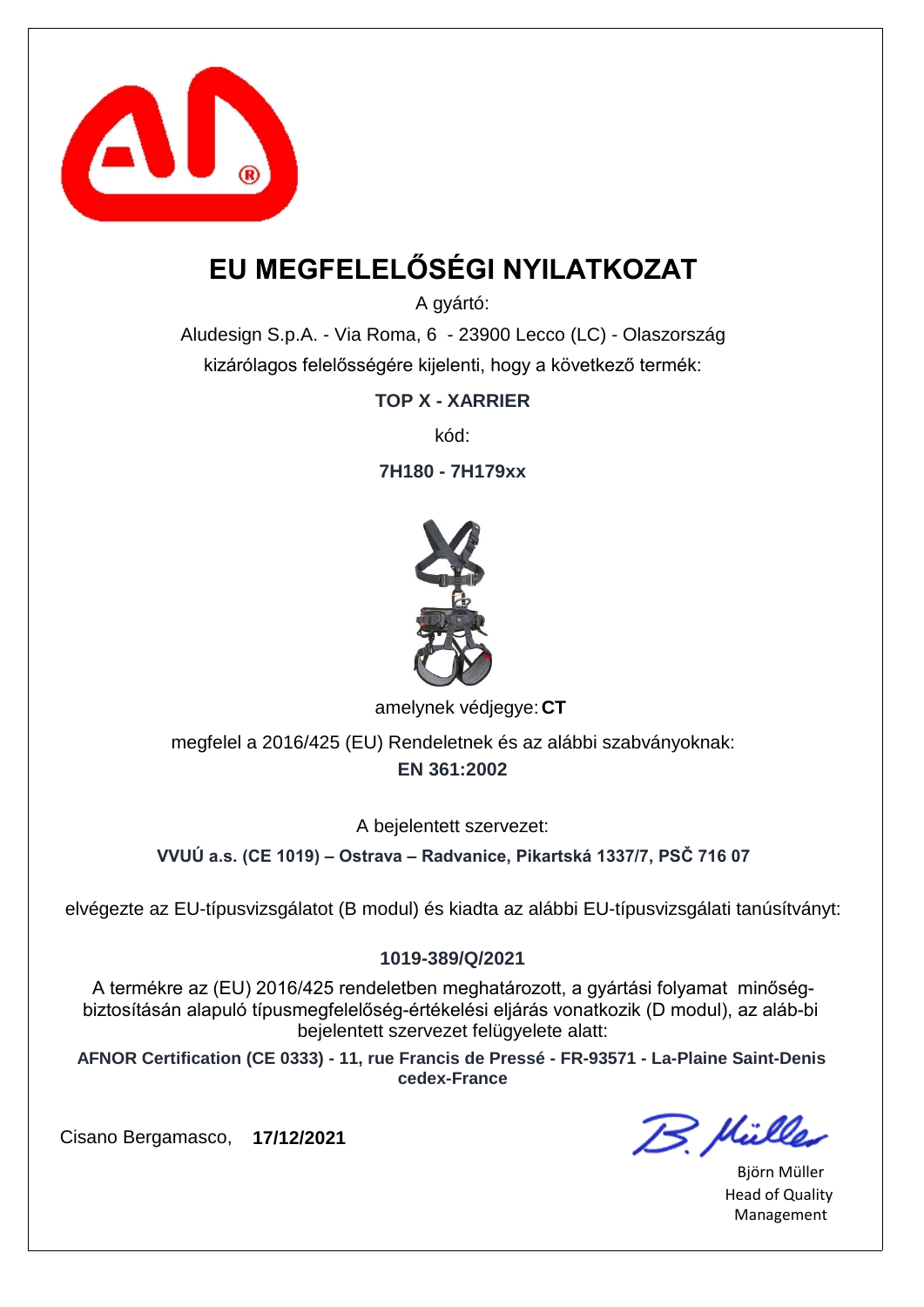

### **ELI VASTAVUSDEKLARATSIOON**

Tootia:

Aludesign S.p.A. - Via Roma, 6 - 23900 Lecco (LC) - Itaalia Deklareerib oma ainupoolel, et järgmine toode:

**TOP X - XARRIER**

Kood:

**7H180 - 7H179xx**



**CT** Kaubamärgiga

**EN 361:2002** See vastab määrusele (EL) 2016/425 ja standarditele:

Volitatud asutus:

**VVUÚ a.s. (CE 1019) – Ostrava – Radvanice, Pikartská 1337/7, PSČ 716 07**

ha viis läbi ELi tüübihindamise (moodul B) ja väljastas ELi tüübihindamistõendi:

### **1019-389/Q/2021**

Toote suhtes kohaldatakse tootmisprotsessi kvaliteedi tagamise aluseks olevat vastavushindamise menetlust (moodul D) määruse (EL) nr 2016/425 kohaselt teavitatud asutuse järelevalve all:

**AFNOR Certification (CE 0333) - 11, rue Francis de Pressé - FR-93571 - La-Plaine Saint-Denis cedex-France**

B. Hülles

Björn Müller Head of Quality Management